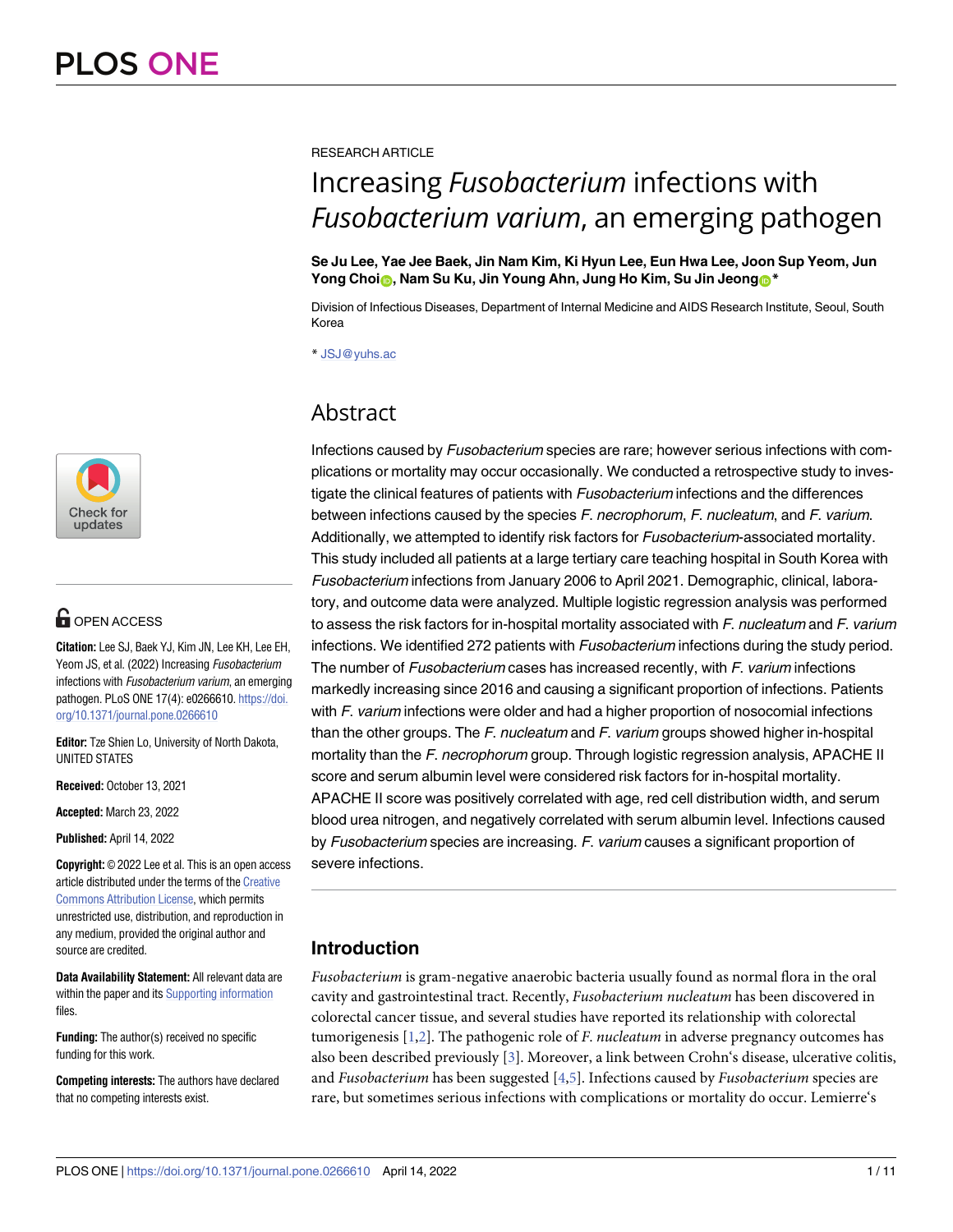<span id="page-1-0"></span>syndrome, which is characterized by thrombophlebitis of the internal jugular vein following oropharyngeal infection, is the representative disease of *Fusobacterium* infection. This syndrome is considered to be "forgotten" due to its low incidence in the post-antibiotic era [[6](#page-9-0)]. However, the number of reported cases has been increasing recently without clear reason [\[7\]](#page-9-0). Furthermore, several studies have shown evidence of the growing number of cases of anaerobic infection with *Fusobacterium* species [\[8\]](#page-9-0). Fusobacterium infection shows various clinical features, ranging from mild cases to invasive and fatal disease [[9](#page-9-0),[10](#page-9-0)]. In general, *F*. *necrophorum*, which is known to cause Lemierre's syndrome, and *F*. *nucleatum* are the two most common species reported  $[11-13]$ . However, only a few studies have described the overall characteristics of *Fusobacterium* infection and the differences among species. Accordingly, we conducted a retrospective study to investigate the clinical features of patients with *Fusobacterium* infections and the differences between the infection caused by *F*. *necrophorum*, *F*. *nucleatum*, and *F*. *varium*. We also sought to identify the risk factors for *Fusobacterium* infectionrelated mortality.

# **Materials and methods**

#### **Study design and patient population**

This retrospective study included all patients with *Fusobacterium* infections admitted to Severance Hospital, a large tertiary care teaching hospital in South Korea, from January 2006 to April 2021. *Fusobacterium* infection was defined as isolation of *Fusobacterium* species from any patient exhibiting signs of infection. All isolates were identified using either conventional methods  $[14]$ , Vitek Anaerobe and Corynebacterium identification cards (bioMérieux), or a VITEK MS (bioMérieux) matrix-assisted laser desorption ionization-time of flight mass spectrometry (MALDI-TOF MS) system. Infections were divided into three groups: *F*. *nucleatum*, *F*. *necrophorum*, and *F*. *varium*, which were the most common organisms involved. Other *Fusobacterium* species such as *F*. *mortiferum*, *F*. *ulcerans*, *F*. *necrogenes*, and *F*. *naviforme* were also identified, but they were excluded from this study because of the small number of cases involved. All relevant clinical and laboratory data were collected via electronic medical records to investigate the clinical characteristics of infections.

#### **Variables**

The primary outcome examined was in-hospital mortality. Secondary outcomes included intensive care unit (ICU) admission, readmission within 30 days, length of hospital stay, hemodynamic instability, respiratory failure, acute kidney injury (AKI) requiring renal replacement therapy, duration of antibiotics treatment, cases requiring intervention or surgery, and thrombophlebitis.

The Charlson Comorbidity Index was calculated at admission to classify patients according to their overall comorbidity level [[15](#page-9-0)]. The Sequential Organ Failure Assessment (SOFA) and Acute Physiology and Chronic Health Evaluation (APACHE) II scores were used to measure patients' severity of illness.

#### **Definitions**

Community-acquired infection was defined as when the infection occurred prior to admission or within 48 h of hospitalization. Polymicrobial infection was defined as when one or more additional bacterial species were isolated from the same individual. Hemodynamic instability was defined by either mean arterial pressure *<*65 mmHg or requiring vasopressors to maintain a mean arterial pressure *>*65 mmHg. Patients with ventilator care for hypoxemic or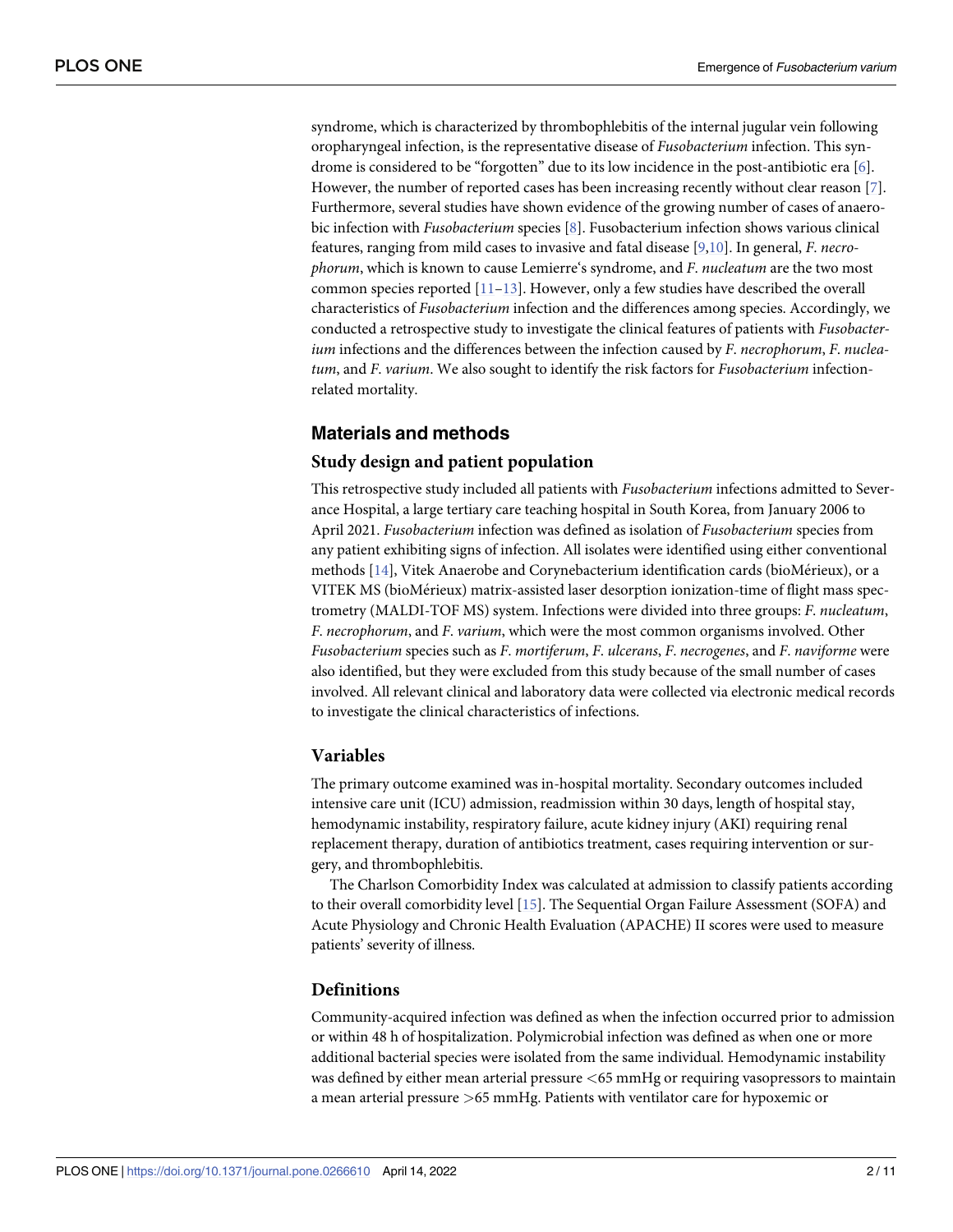<span id="page-2-0"></span>hypercapnic respiratory failure were defined as those experiencing respiratory failure. AKI was defined according to Kidney Disease: Improving Global Outcomes criteria [\[16\]](#page-9-0).

#### **Statistical analyses**

Patient characteristics and outcomes were assessed between the three species using one-way ANOVA or the Kruskal–Wallis test for continuous variables and the chi-squared test for categorical variables. Continuous variables were checked for normality via the Shapiro–Wilk test. The chi-squared test or Fisher's exact test were used to find differences in categorical variables between those with *Fusobacterium* infections who survived and those who died. Pearson correlation analysis was performed to investigate the relationships between APACHE II score and other variables. Multiple logistic regression analysis with backward stepwise selection was performed to assess the risk factors for in-hospital mortality of *F*. *nucleatum* and *F*. *varium* infections. *F*. *necrophorum* was not included for analyzing the risk factors of in-hospital mortality as infections by *F*. *necrophorum* are not associated with significant mortality [\[11,12](#page-9-0)]. A p-value of *<*0.05 was considered statistically significant. Statistical analyses were performed using R V.4.0.5 (The R Foundation for Statistical Computing, Vienna, Austria).

The institutional review board of the Yonsei University Health System Clinical Trial Center approved this study and the need for informed consent was waived by the institutional review board because of the study design.

## **Results**

#### **Patient characteristics**

We identified a total of 272 patients with *Fusobacterium* infections during the study period. Among the 272 patients, there were 86, 71, and 56 cases of *F*. *nucleatum*, *F*. *necrophorum*, and *F*. *varium* infections, respectively. [Table](#page-3-0) 1 presents a comparison of patient characteristics of each group. Patient characteristics were also compared between the groups as follows: *F*. *varium* with *F*. *nucleatum* and *F*. *varium* with *F*. *necrophorum*. The differences between the three groups are shown in [Table](#page-3-0) 1. Patients with *F*. *necrophorum* infections were younger than those in other groups and most cases were less severe community-acquired infections with fewer comorbidities. In contrast, patients in the *F*. *varium* group were older and had a higher proportion of nosocomial infections than those in other groups. There were also differences in infection sites. The majority of *F*. *necrophorum* infections were upper respiratory tract infections, whereas most cases of *F*. *varium* infections were intra-abdominal. Unlike the other two species, *F*. *nucleatum* showed similar rates of upper respiratory infection, intra-abdominal infection, and primary bacteremia.

#### **Year-wise distribution of cases**

The number of *Fusobacterium* infection cases was increased in recent years [\(Fig](#page-4-0) 1). *F*. *varium* infections markedly increased and made up a significant proportion of *Fusobacterium* infections from 2016 onwards. Cases of *F*. *nucleatum* and *F*. *necrophorum* infections remained steady throughout the study period.

#### **Outcomes measured**

*The F*. *nucleatum* and *F*. *varium* groups showed markedly higher in-hospital mortality than the *F*. *necrophorum* group ([Table](#page-5-0) 2). Other outcome variables like ICU admission, hemodynamic instability, and respiratory failure also showed similar results. Furthermore, AKI requiring renal replacement therapy occurred more frequently in the *F*. *varium* group. The *F*.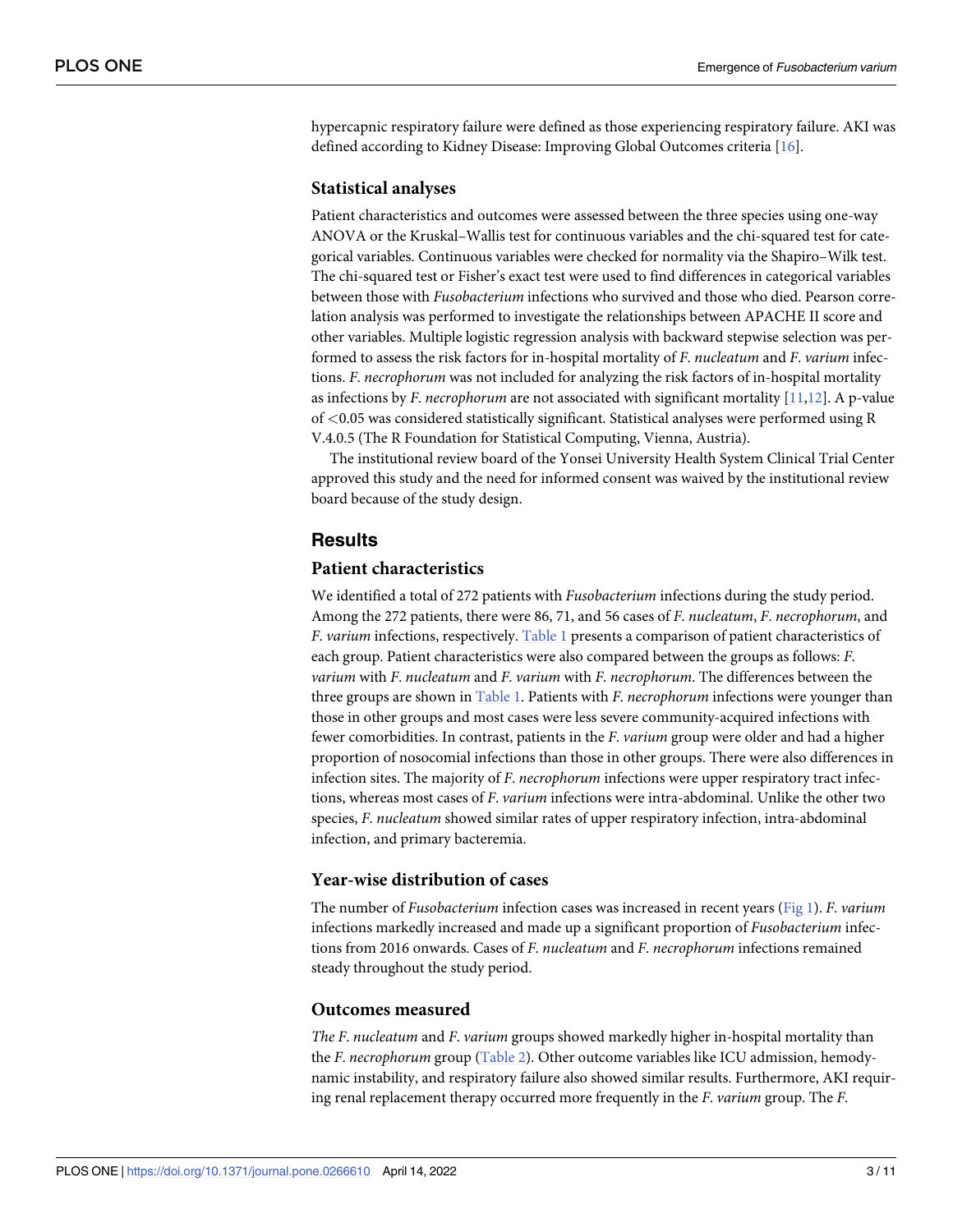### <span id="page-3-0"></span>**[Table](#page-2-0) 1. Comparison of clinical characteristics of each species.**

|                                             | Fusobacterium nucleatum<br>$(n = 86)$  | Fusobacterium necrophorum<br>$(n = 71)$ | Fusobacterium varium<br>$(n = 56)$ | p-value      | p'          | $\mathbf{p}$ " |
|---------------------------------------------|----------------------------------------|-----------------------------------------|------------------------------------|--------------|-------------|----------------|
| Age, years, median (IQR)                    | 55.5 (39.5-67.5)                       | $27(22.5 - 39.0)$                       | $62.5(50.75-69.0)$                 | < 0.001      | $0.115*$    | ${<}0.001^*$   |
| Male sex, n (%)                             | 48 (55.8%)                             | 51 (71.8%)                              | 44 (78.6%)                         | 0.011        | 0.009       | 0.507          |
| Community acquired, n (%)                   | 59 (68.6%)<br>63 (88.7%)<br>19 (33.9%) |                                         | < 0.001                            | < 0.001      | < 0.001     |                |
| Comorbidities, n (%)                        |                                        |                                         |                                    |              |             |                |
| •Hypertension                               | 26 (30.2%)                             | 6(8.5%)                                 | 30 (53.6%)                         | < 0.001      | 0.009       | < 0.001        |
| •Diabetes mellitus                          | 12 (14.0%)                             | $\boldsymbol{0}$                        | 14 (25.0%)                         | < 0.001      | 0.149       | < 0.001        |
| •Congestive heart failure                   | $3(3.5\%)$                             | $\boldsymbol{0}$                        | $\overline{0}$                     | 0.106        | $0.278^{*}$ |                |
| •Coronary artery disease                    | $2(2.3\%)$                             | $\boldsymbol{0}$                        | 8 (14.3%)                          | 0.000        | $0.014^{*}$ | $0.001^{#}$    |
| •Peripheral arterial occlusive disease      | $\boldsymbol{0}$                       | $\mathbf{0}$                            | $3(5.4\%)$                         | 0.014        | $0.059^{*}$ | $0.083*$       |
| •Chronic obstruction pulmonary<br>disease   | $1(1.2\%)$                             | $1(1.4\%)$                              | $5(8.9\%)$                         | 0.022        | $0.035^{*}$ | $0.086^{*}$    |
| •Chronic kidney disease                     | $2(2.3\%)$                             | $\boldsymbol{0}$                        | 14 (25.0%)                         | < 0.001      | < 0.001     | < 0.001        |
| •Chronic liver disease                      | $9(10.5\%)$                            | $3(4.2\%)$                              | $5(8.9\%)$                         | 0.341        | 0.99        | 0.474          |
| •Cerebrovascular accident                   | 3(3.5%)                                | $1(1.4\%)$                              | $2(3.6\%)$                         | 0.680        | $1^{\#}$    | $0.835^{*}$    |
| •Connective tissue disease                  | $1(1.2\%)$                             | $\boldsymbol{0}$                        | $\overline{0}$                     | 0.476        | $1^{\#}$    |                |
| •Inflammatory bowel disease                 | $\boldsymbol{0}$                       | $\boldsymbol{0}$                        | $1(1.8\%)$                         | 0.278        | $0.828*$    | $0.441^{*}$    |
| •Solid organ transplantation                | $2(2.3\%)$                             | $\boldsymbol{0}$                        | $\boldsymbol{0}$                   | 0.225        | $0.674^{*}$ |                |
| •Immunosuppressive therapy                  | $3(3.5\%)$                             | $\overline{0}$                          | $2(3.6\%)$                         | $\mathbf{1}$ | $1^{\#}$    | $0.193*$       |
| •Solid cancer                               | 24 (27.9%)                             | 8 (11.3%)                               | 28 (50.0%)                         | < 0.001      | 0.013       | < 0.001        |
| •Hematologic malignancy                     | 3(3.5%)                                | $\boldsymbol{0}$                        | $3(5.4\%)$                         | 0.172        | 0.68        | $0.083*$       |
| Charlson Comorbidity Index, median<br>(IQR) | $2.0(0.0-5.0)$                         | $0.0(0.0-0.0)$                          | $4.0(2.0-6.0)$                     | < 0.001      | $0.034*$    | ${<}0.001^*$   |
| Recent surgery history, n (%)               | $9(10.5\%)$                            | $7(9.9\%)$                              | 30 (53.6%)                         | < 0.001      | < 0.001     | < 0.001        |
| Laboratory data (culture day), median (IQR) |                                        |                                         |                                    |              |             |                |
| • White blood cell count, $10^3/\mu L$      | $10.8(6.4-16.1)$                       | $15.7(13.1 - 18.7)$                     | $9.4(6.5-12.6)$                    | < 0.001      | 0.246       | < 0.001        |
| •Segmented neutrophil, %                    | $83.0(71.1-89.2)$                      | $82.8(78.2 - 85.3)$                     | $80.7(71.4-89.5)$                  | 0.583        | 0.465       | 0.254          |
| •Lymphocyte count, $10^3/\mu L$             | $0.9(0.6-1.6)$                         | $1.6(1.3-2.0)$                          | $0.9(0.6-1.4)$                     | < 0.001      | 0.851       | < 0.001        |
| .Red cell distribution width, %             | $12.9(12.4-14.9)$                      | $12.4(12.0-13.0)$                       | $13.8(12.8-15.1)$                  | < 0.001      | 0.159       | < 0.001        |
| •Platelet count, $10^3/\mu L$               | 275.5 (179.0–343.0)                    | 285.0 (242.5-324.5)                     | 230.5 (178.5–353.5)                | 0.229        | 0.456       | 0.042          |
| ·Blood urea nitrogen mg/dL                  | $13.4(9.1-23.0)$                       | $12.8(10.1-15.6)$                       | $15.6(11.3-21.4)$                  | 0.044        | 0.335       | 0.007          |
| •Creatinine, mg/dL                          | $0.7(0.6-1.0)$                         | $0.8(0.7-0.9)$                          | $0.8(0.6-1.1)$                     | 0.733        | 0.530       | 0.969          |
| •Albumin, mg/dL                             | $3.5(2.9-4.0)$                         | $4.3(3.9-4.5)$                          | $3.2(2.8-3.5)$                     | < 0.001      | 0.002       | < 0.001        |
| •Total bilirubin, mg/dL                     | $0.8(0.5-1.3)$                         | $0.8(0.6-1.2)$                          | $0.7(0.4-1.2)$                     | 0.129        | 0.060       | 0.121          |
| «Aspartate aminotransferase, IU/L           | $28.5(18.0-45.0)$                      | $20.0(16.0-30.5)$                       | $24.5(17.0-36.5)$                  | 0.009        | 0.259       | 0.076          |
| $\bullet$ Alanine aminotransferase, IU/L    | $18.5(13.0-38.0)$                      | $16.0(11.5-27.0)$                       | $21.0(11.0-40.5)$                  | 0.433        | 0.890       | 0.369          |
| •International normalized ratio             | $1.1(1.0-1.2)$                         | $1.1(1.0-1.2)$                          | $1.1(1.1-1.2)$                     | 0.067        | 0.071       | 0.021          |
| •C-reactive protein, mg/L                   | 72.7 (31.9-122.8)                      | 72.8 (29.0-137.7)                       | $96.3(50.8-151.4)$                 | 0.547        | 0.356       | 0.301          |
| • Erythrocyte sedimentation rate,<br>mm/hr  | $56.0(40.0-77.0)$                      | $44.0(32.5-62.0)$                       | 56.0 (40.5–72.0)                   | 0.021        | 0.727       | 0.014          |
| Severity scale, median (IQR)                |                                        |                                         |                                    |              |             |                |
| $\bullet$ SOFA                              | $0.0(0.0-3.0)$                         | $0.0(0.0-0.0)$                          | $1.0(0.0-3.0)$                     | < 0.001      | $0.405*$    | ${<}0.001*$    |
| •APACHE II                                  | $7.0(3.0-11.0)$                        | $2.0(1.0-4.5)$                          | $6.5(4.0-11.0)$                    | < 0.001      | $0.816*$    | $< 0.001*$     |
| Polymicrobial infection, n (%)              | 44 (51.2%)                             | 44 (62.0%)                              | 51 (91.1%)                         | < 0.001      | < 0.001     | < 0.001        |
| •Common co-pathogens, n (%)                 |                                        |                                         |                                    |              |             |                |
| $\cdot \alpha$ -streptococcus               | 23 (52.3%)                             | 40 (90.9%)                              | 8 (15.7%)                          |              |             |                |
| •Bacteroides species                        | 5(11.4%)                               | 1(2.3%)                                 | 32 (62.7%)                         |              |             |                |
| •Escherichia coli                           | $4(9.1\%)$                             | $2(4.5\%)$                              | 17 (33.3%)                         |              |             |                |

(*Continued*)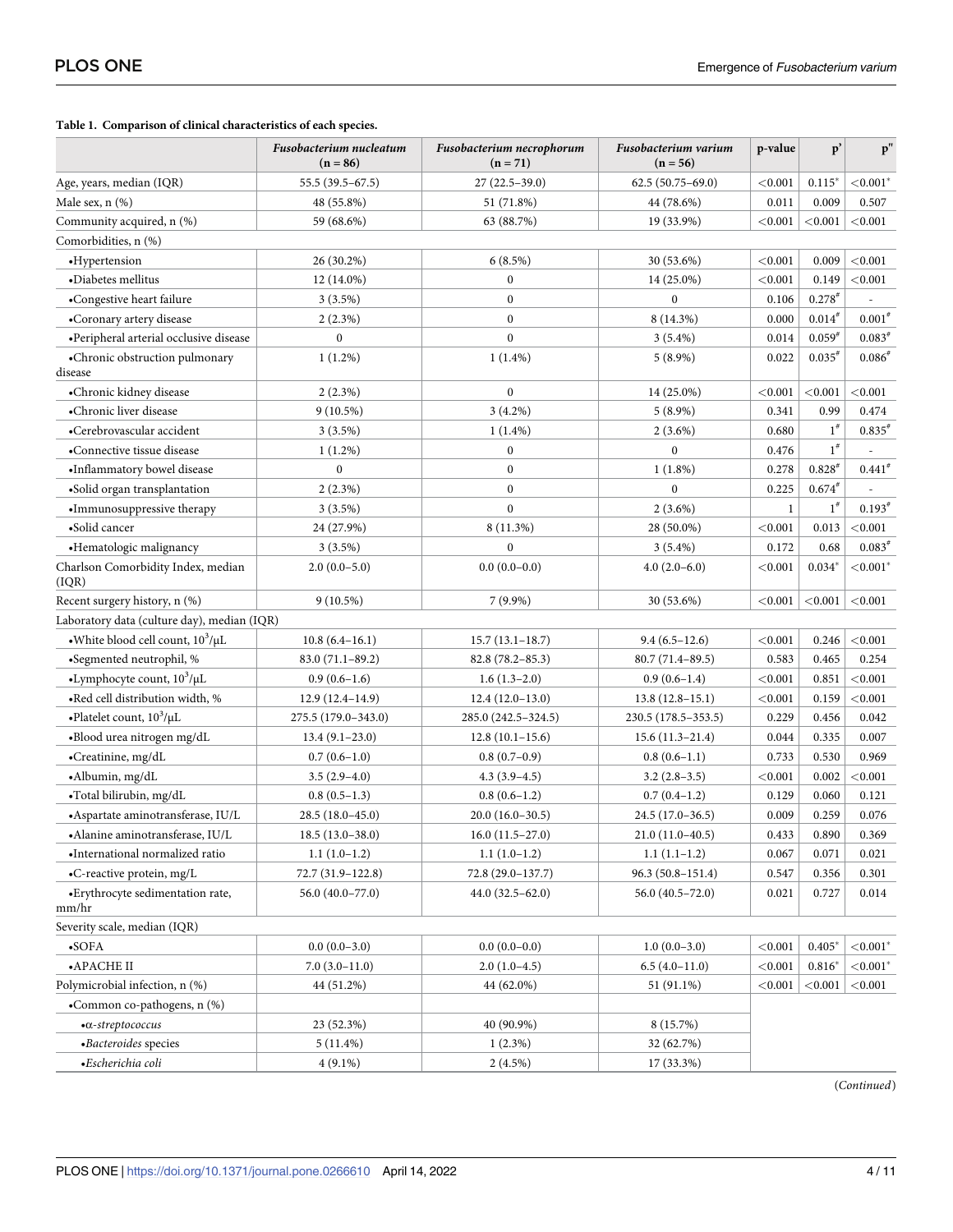<span id="page-4-0"></span>

|  | Table 1. (Continued) |
|--|----------------------|
|--|----------------------|

|                                     | Fusobacterium nucleatum<br>$(n = 86)$ | Fusobacterium necrophorum<br>$(n = 71)$ | Fusobacterium varium<br>$(n = 56)$ | p-value | p'         | p''     |
|-------------------------------------|---------------------------------------|-----------------------------------------|------------------------------------|---------|------------|---------|
| Infection site, $n$ $(\%)$          |                                       |                                         |                                    | < 0.001 | ${<}0.001$ | < 0.001 |
| • Upper respiratory tract infection | $25(29.1\%)$                          | 60 (84.5%)                              |                                    |         |            |         |
| •Intra-abdominal infection          | 21 (24.4%)                            | $8(11.3\%)$                             | 43 (76.8%)                         |         |            |         |
| •Pleuropulmonary infection          | 4(4.7%)                               | 0                                       | $1(1.8\%)$                         |         |            |         |
| •Urinary tract infection            | $1(1.2\%)$                            | $\mathbf{0}$                            |                                    |         |            |         |
| •Cardiovascular infection           | $1(0.4\%)$                            | $\boldsymbol{0}$                        |                                    |         |            |         |
| •Central nervous system infection   | $5(5.8\%)$                            | $1(1.4\%)$                              |                                    |         |            |         |
| •Skin and soft tissue infection     | $7(8.1\%)$                            | $\mathbf{0}$                            | 7(12.5%)                           |         |            |         |
| •Bond and joint infection           | $1(1.2\%)$                            | $\Omega$                                | $1(1.8\%)$                         |         |            |         |
| •Reproductive organ infection       |                                       | $1(1.4\%)$                              | $2(3.6\%)$                         |         |            |         |
| •Unspecified bacteremia             | 21 (24.4%)                            | $1(1.4\%)$                              | $2(3.6\%)$                         |         |            |         |

p', *F*. *varium* and *F*. *nucleatum*; p", *F*. *varium* and *F*. *necrophorum*;

�, Mann Whitney U test;

# , Fisher test,

IQR, Interquartile range; SOFA, Sequential Organ Failure Assessment; APACHE, Acute Physiology and Chronic Health Evaluation.

<https://doi.org/10.1371/journal.pone.0266610.t001>

*varium* group also had a longer hospital stay and duration of antibiotic therapy than the other groups.

# **Risk factors for in-hospital mortality in the** *F***.** *nucleatum* **and** *F***.** *varium* **groups**

We performed a univariate analysis of the risk factors for in-hospital mortality in the *F*. *nucleatum* and *F*. *varium* groups. As the *F*. *necrophorum* group showed almost no cases of mortality, it was excluded from this analysis [\(Table](#page-6-0) 3). Age, Charlson Comorbidity Index, lymphocyte



**[Fig](#page-2-0) 1. Year-wise distribution of cases and proportion of each species.**

<https://doi.org/10.1371/journal.pone.0266610.g001>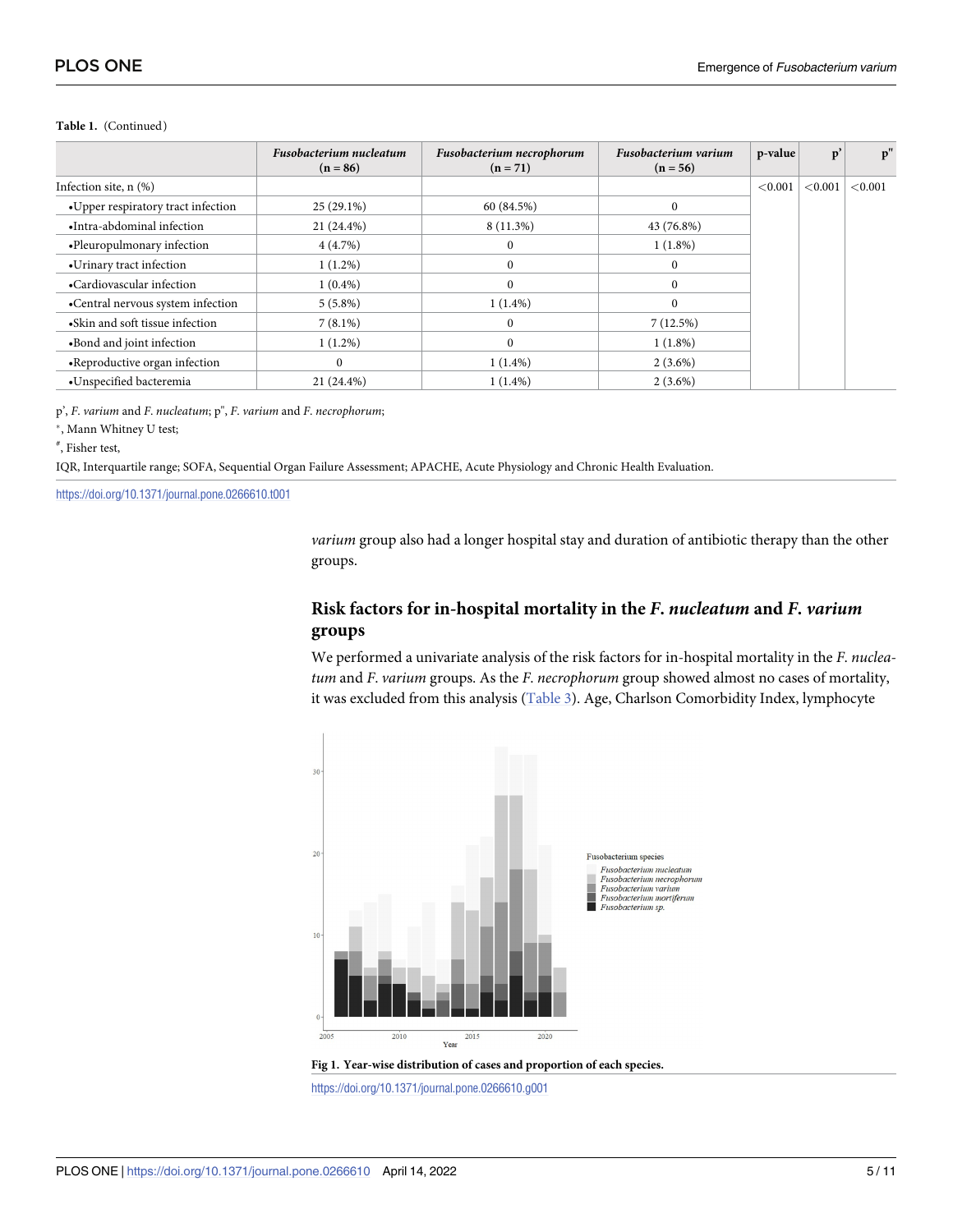|                                                                 | Fusobacterium nucleatum<br>$(n = 86)$ | Fusobacterium necrophorum<br>$(n = 71)$ | Fusobacterium varium<br>$(n = 56)$ | p-value     | p'          | p''         |
|-----------------------------------------------------------------|---------------------------------------|-----------------------------------------|------------------------------------|-------------|-------------|-------------|
| In-hospital mortality, $n$ $(\%)$                               | $11(12.8\%)$                          | $1(1.4\%)$                              | 7(12.5%)                           | 0.025       |             | $0.021^{*}$ |
| ICU admission, n (%)                                            | $11(12.8\%)$                          | $3(4.2\%)$                              | 15 (26.8%)                         | 0.001       | 0.059       | 0.001       |
| Re-admission in 30 days, n (%)                                  | $6(7.0\%)$                            | $5(7.0\%)$                              | $3(5.4\%)$                         | 0.913       |             | $1^{\#}$    |
| Hospital stay, days, median (IQR)                               | $11.0(2.0-19.0)$                      | $4.0(3.0-6.5)$                          | $23.5(11.0-38.5)$                  | $< 0.001 +$ | ${<}0.001*$ | $< 0.001*$  |
| Hemodynamic instability, n (%)                                  | 18 (20.9%)                            | $3(4.2\%)$                              | $12(21.4\%)$                       | 0.006       |             | 0.007       |
| Respiratory failure, n (%)                                      | $8(9.3\%)$                            | $2(2.8\%)$                              | $9(16.1\%)$                        | 0.033       | 0.342       | $0.011^{#}$ |
| AKI requiring RRT, n (%)                                        | $2(2.3\%)$                            | $\Omega$                                | 8 (14.3%)                          | < 0.001     | $0.014^{#}$ | $0.001^{#}$ |
| Duration of antibiotic therapy, days, median<br>(IQR)           | $14.5(9.0-23.0)$                      | $13.0(10.0-17.5)$                       | $24.0(14.0-38.5)$                  | $0.007^{+}$ | $0.001*$    | $< 0.001*$  |
| Requiring intervention or surgery for<br>treatment, $n$ $(\%)$  | 54 (62.8%)                            | 65 (91.5%)                              | 49 (87.5%)                         | < 0.001     | 0.002       | 0.651       |
| Thrombophlebitis (including Lemierre's<br>syndrome), $n$ $(\%)$ | 4(4.7%)                               | $3(4.2\%)$                              | $2(3.6\%)$                         | 0.952       | $1^{\#}$    | $1^{\#}$    |

#### <span id="page-5-0"></span>**[Table](#page-2-0) 2. Outcome analysis of Fusobacterial infections.**

p', *F*. *varium* and *F*. *nucleatum*; p", *F*. *varium* and *F*. *necrophorum*.

+ , Kruskal-Wallis test;

�, Mann Whitney U test;

# , Fisher test.

IQR, Interquartile range; ICU, Intensive care unit; AKI, Acute kidney injury; RRT, Renal replacement therapy.

<https://doi.org/10.1371/journal.pone.0266610.t002>

count, platelet count, red cell distribution width (RDW), blood urea nitrogen (BUN), serum albumin, serum total bilirubin, APACHE II score, and SOFA score were significant. When included in logistic regression analysis, Charlson Comorbidity Index and APACHE II scores could be considered as risk factors for in-hospital mortality [\(Table](#page-6-0) 4).

#### **Correlation between APACHE II score and other variables**

The correlation coefficient analysis revealed that age, RDW, and serum BUN were positively associated with the APACHE II score ( $r = 0.46, 0.4, 0.52$ , respectively; all  $p < 0.001$ ). Serum albumin level was negatively correlated with the APACHE II score (r = -0.48, p *<* 0.001). More details are shown in [Fig](#page-7-0) 2. Multivariate linear regression analysis also identified significant correlations of age, RDW, serum BUN, and serum albumin with APACHE II score.

# **Discussion**

In this study, we presented the clinical characteristics and outcomes of the three most common species of *Fusobacterium* infection. One of the important findings of our study is that *F*. *varium* infection is serious and as common as infections by the two other known species. *F*. *varium* has gained attention for its potential association with ulcerative colitis; however, infection caused by this species has not been thoroughly investigated and has only been reported in case reports and small series  $[17–20]$  $[17–20]$ . To our knowledge, there has been no study describing the varied clinical characteristics of *F*. *varium* infection. Despite the lack of awareness about this species, surprisingly, *F*. *varium* was found to cause more severe infections than *F*. *nucleatum* and *F*. *necrophorum*. The group of patients with *F*. *varium* showed a high rate of in-hospital mortality (12.5%) as well as a high rate of ICU admission (26.8%) and AKI (14.3%). This is probably because a large proportion of these cases were postoperative nosocomial infections, and these patients had more comorbidities. In addition, the complicated nature of *F*. *varium*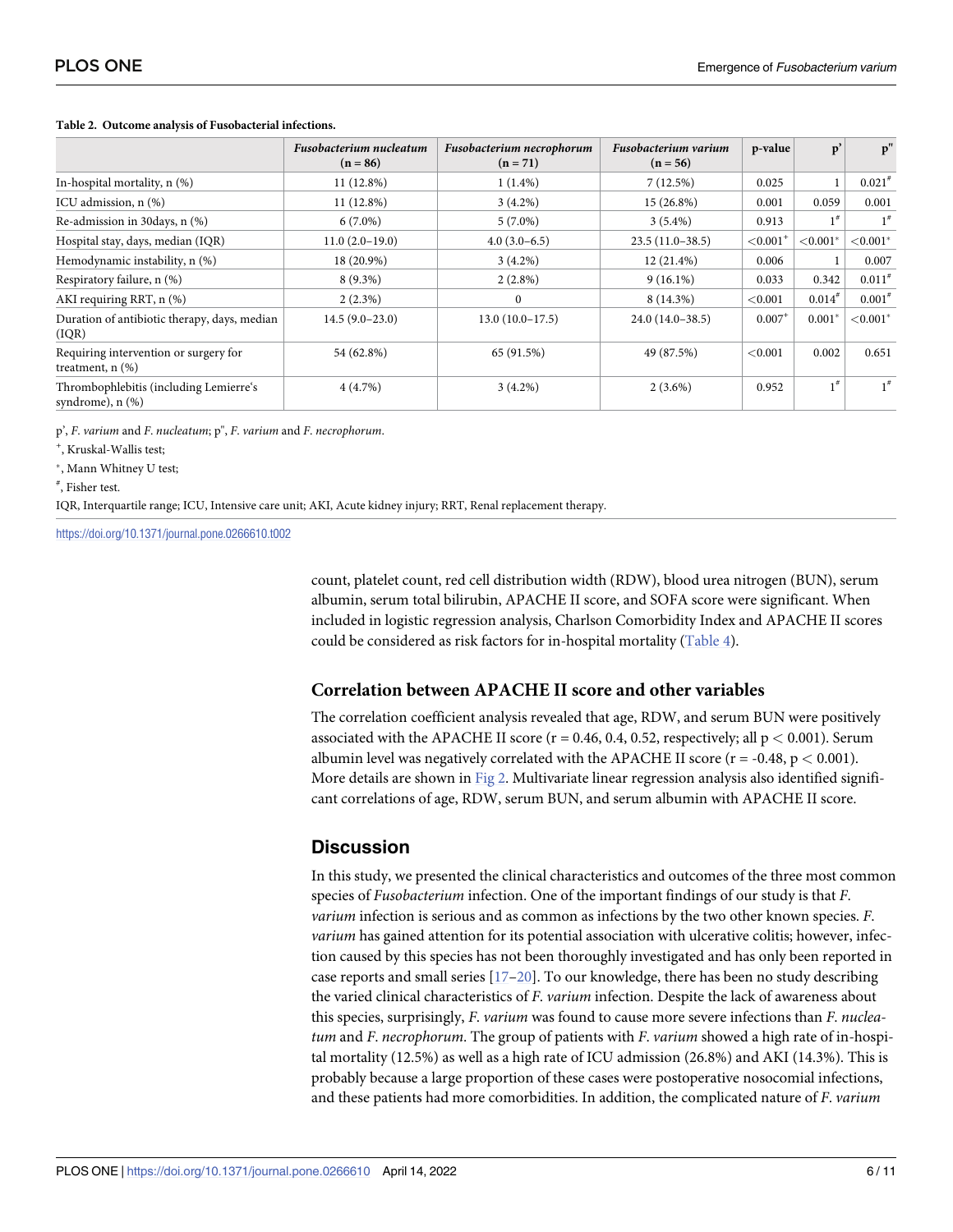|                                             | Survival $(n = 124)$ | Mortality ( $n = 18$ ) | p-value      |
|---------------------------------------------|----------------------|------------------------|--------------|
| Age, years, median (IQR)                    | 55.5 (40.5-67.0)     | $69.5(62.0 - 80.0)$    | < 0.001      |
| Male sex, $n$ $(\%)$                        | 82 (66.1%)           | $10(55.6\%)$           | 0.539        |
| Community acquired, n (%)                   | 72 (58.1%)           | $6(33.3\%)$            | 0.086        |
| Charlson Comorbidity Index, median (IQR)    | $3.0(0.0-5.0)$       | $7.0(6.0-8.0)$         | < 0.001      |
| Recent surgery history, n (%)               | 34 (27.4%)           | 5(27.8%)               | -1           |
| Laboratory data (culture day), median (IQR) |                      |                        |              |
| •Lymphocyte count, $10^3/\mu L$             | $1.0(0.6-1.6)$       | $0.6(0.4 - 0.8)$       | 0.002        |
| •Platelet count, $10^3/\mu L$               | 269.5 (190.5-348.5)  | 138.5 (69.0-301.0)     | 0.002        |
| .Red cell distribution width, %             | $13.1(12.4-14.2)$    | $15.8(14.8-17.6)$      | < 0.001      |
| «Blood urea nitrogen mg/dL                  | $13.5(9.3-19.9)$     | $32.2(17.0-47.3)$      | < 0.001      |
| •Albumin, mg/dL                             | $3.5(3.0-3.9)$       | $2.6(2.4-2.9)$         | 0.000        |
| •Total bilirubin, mg/dL                     | $0.7(0.5-1.2)$       | $1.1(0.7-1.4)$         | 0.017        |
| Severity scale, median (IQR)                |                      |                        |              |
| $\bullet$ SOFA                              | $0.0(0.0-2.0)$       | $5.5(3.0-9.0)$         | < 0.001      |
| •APACHE II                                  | $6.0(3.0-10.0)$      | $18.0(11.0-23.0)$      | < 0.001      |
| Infection site, $n$ $(\%)$                  |                      |                        | 0.095        |
| •Upper respiratory tract infection          | 25 (20.2%)           | $\Omega$               |              |
| •Intra-abdominal infection                  | 54 (43.5%)           | 10 (55.6%)             |              |
| •Skin and soft tissue infection             | 14 (11.3%)           | $\mathbf{0}$           |              |
| •Pleuropulmonary infection                  | $3(2.4\%)$           | $2(11.1\%)$            |              |
| •Central nervous system infection           | $5(4.0\%)$           | $\boldsymbol{0}$       |              |
| •Reproductive organ infection               | $2(1.6\%)$           | $\mathbf{0}$           |              |
| •Urinary tract infection                    | $1(0.8\%)$           | $\overline{0}$         |              |
| •Cardiovascular infection                   | $1(0.8\%)$           | $\boldsymbol{0}$       |              |
| •Bone and joint infection                   | $2(1.6\%)$           | $\Omega$               |              |
| ·Unspecified bacteremia                     | 17 (13.7%)           | $6(33.3\%)$            |              |
| Fusobacterium species, n (%)                |                      |                        | $\mathbf{1}$ |
| $\cdot$ Fusobacterium nucleatum             | 75 (60.5%)           | $11(61.1\%)$           |              |
| •Fusobacterium varium                       | 49 (39.5%)           | $7(38.9\%)$            |              |

#### <span id="page-6-0"></span>[Table](#page-4-0) 3. Univariate analysis of risk factors for mortality in the F. nucleatum and F. varium groups.

IQR, Interquartile range; SOFA, Sequential Organ Failure Assessment; APACHE, Acute Physiology and Chronic Health Evaluation.

<https://doi.org/10.1371/journal.pone.0266610.t003>

#### **[Table](#page-5-0) 4. Multivariate analysis of risk factors for mortality,** *F***.** *nucleatum* **and** *F***.** *varium* **groups.**

| Covariate             | <b>OR (95% CI)</b>  | p-value |
|-----------------------|---------------------|---------|
| <b>APACHE II</b>      | $1.12(1.02 - 1.25)$ | 0.021   |
| Serum albumin         | $0.30(0.09-0.92)$   | 0.045   |
| Blood urea nitrogen   | $1.01(0.99-1.05)$   | 0.358   |
| Lymphocyte count      | $0.66(0.20-1.32)$   | 0.367   |
| Platelet count        | $1.00(0.99-1.00)$   | 0.401   |
| Serum Total bilirubin | $0.99(0.83 - 1.16)$ | 0.866   |

OR, Odds ratio; CI, Confidence interval, APACHE, Acute Physiology and Chronic Health Evaluation.

<https://doi.org/10.1371/journal.pone.0266610.t004>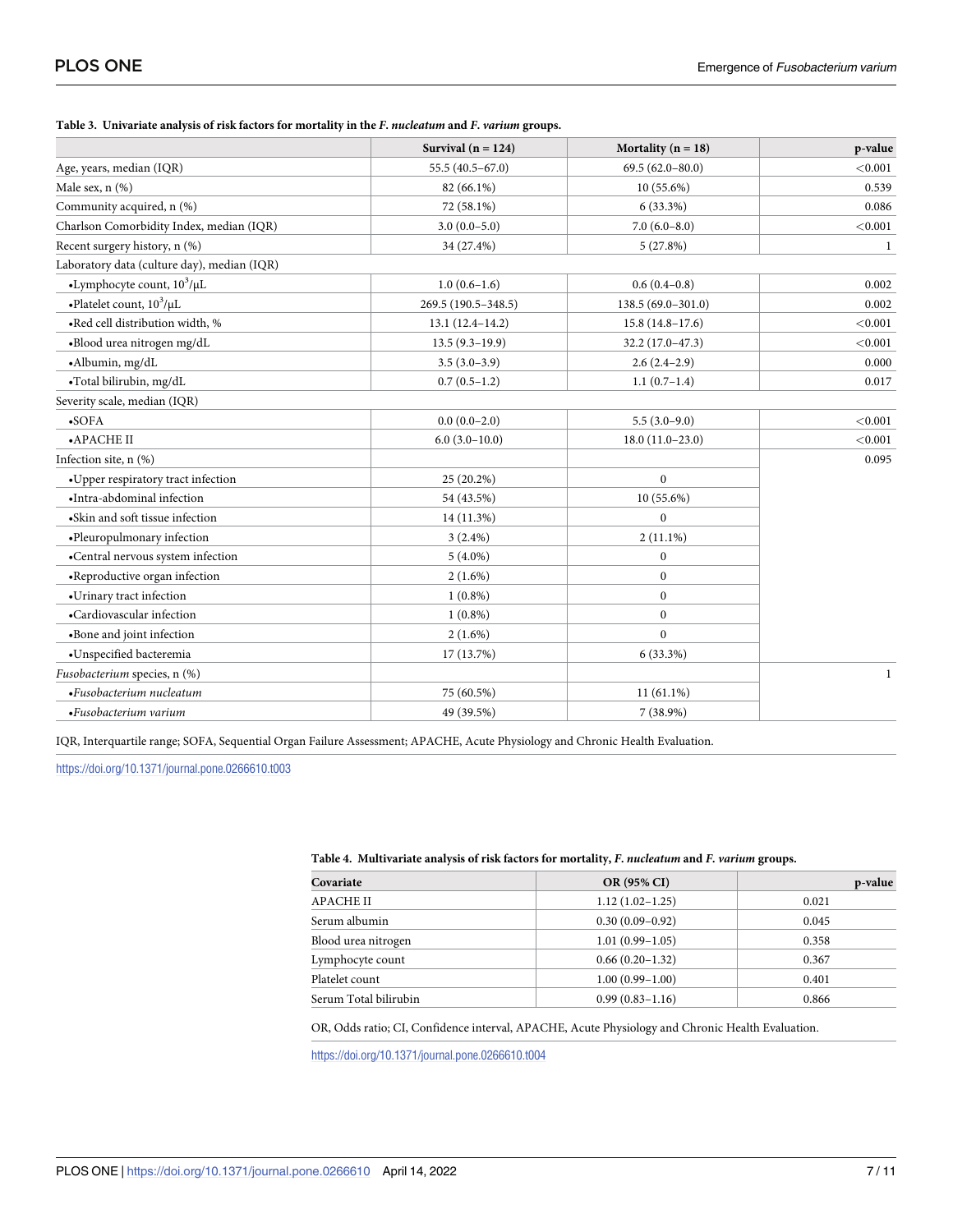<span id="page-7-0"></span>

**[Fig](#page-5-0) 2. Correlations between APACHE II score and Age, RDW, BUN, and albumin.**

infection may be due to the longer resultant hospitalization period and antibiotic treatment when compared with infections caused by the other two species.

Another characteristic of *F*. *varium* infection is a high rate of polymicrobial infections. Consistent with the characteristics of anaerobic infections, polymicrobial infection rates were also high in other groups [\[21\]](#page-9-0). Still, the rate of polymicrobial infection was significantly higher in the *F*. *varium* group, and the majority of co-infected pathogens were *Bacteroides* species and *Escherichia coli*, different from the other groups. This might be related to the high rate of intraabdominal infection in the *F*. *varium* group. Nevertheless, whether this is a unique characteristic of this emerging pathogen requires further research.

As shown in [Fig](#page-4-0) 1, cases with *Fusobacterium* infection have been increasing annually. Among them, the number of *F*. *varium* infections has increased significantly since 2016; however, the reason for this finding is unclear. Most infection sites in the *F*. *varium* group were intra-abdominal, and half of the group had received surgery due to malignant neoplasms like gastric cancer and colorectal cancer. Nevertheless, it is not clear whether the increase of infection by *F*. *varium* is associated with an increased incidence of gastric and colorectal cancer or an increased complication rate after abdominal surgery. Improved diagnostic capability and awareness of this microorganism also can be a reason.

Risk factors for mortality due to *Fusobacterium* infections have not yet been clearly identified. In one study by Su et al., shock, lack of fever at presentation, and underlying diseases (heart failure, renal insufficiency, or malignancy) were presented as independent risk factors for the mortality due to *Fusobacterium* bacteremia [\[22\]](#page-9-0). In another study, Yang et al. reported Pitt bacteremia score, nosocomial infection, anemia, ICU stay, renal insufficiency, and hypothermia as risk factors for 30-day mortality in *F*. *nucleatum* bacteremia [[23](#page-10-0)]. Even though the patient population in this study was not equal to that of the previous studies, different results were derived in our study. APACHE II score and serum albumin were identified as risk factors for in-hospital mortality of *F*. *nucleatum* and *F*. *varium* infection. Our results are consistent with previous knowledge considering that APACHE II score is a general marker of critical illness and hypoalbuminemia has a highly significant correlation with mortality [\[24\]](#page-10-0). APACHE II score is certainly a useful tool for assessing the severity and prognosis of patients, but it

<https://doi.org/10.1371/journal.pone.0266610.g002>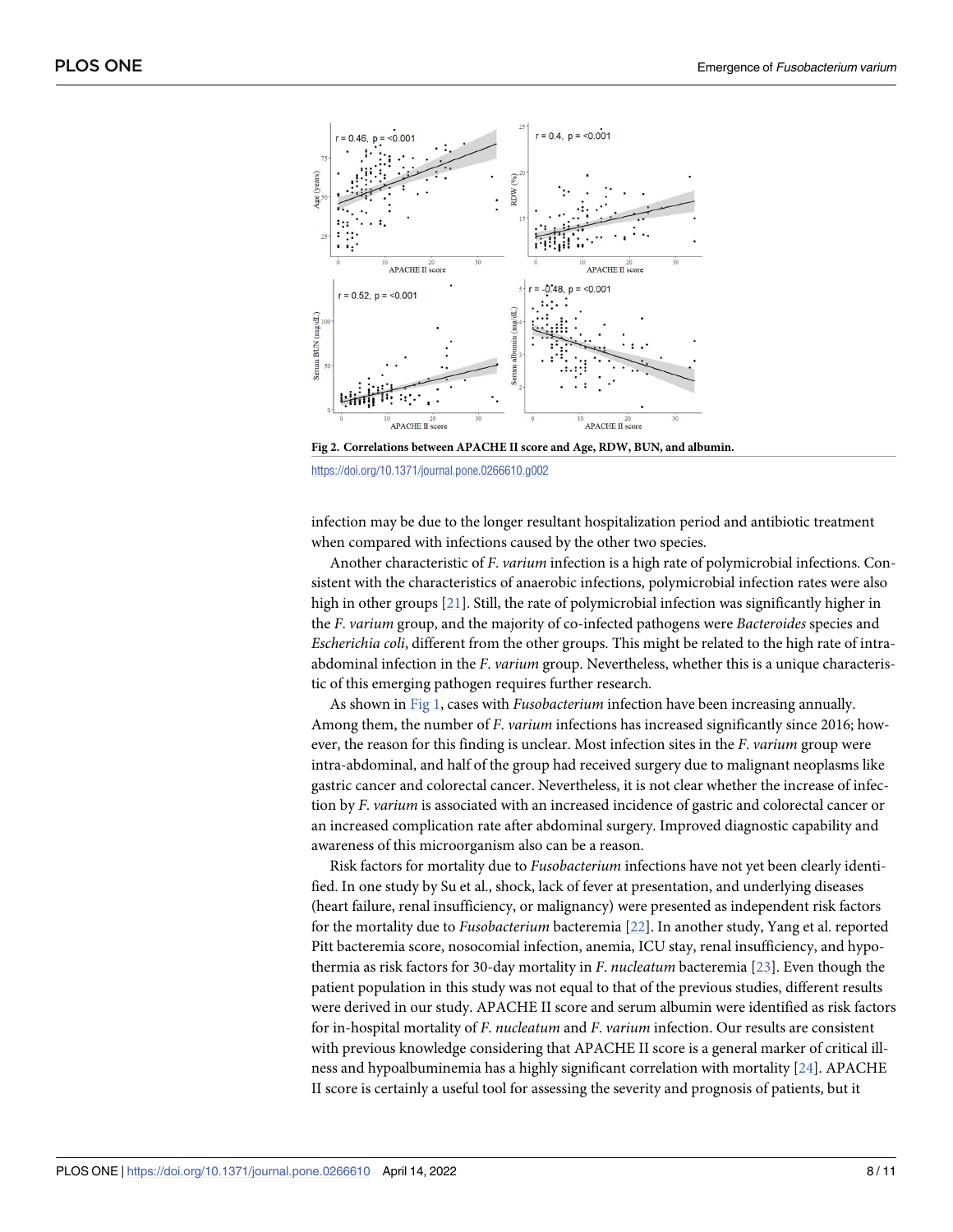<span id="page-8-0"></span>might be cumbersome for routine clinical use. In our study, RDW, serum BUN, and serum albumin level were significantly correlated with APACHE II score. Although these associations with in-hospital mortality were not significant in logistic regression analysis, patients with high RDW or high serum BUN could be considered as severely ill in *F*. *nucleatum* and *F*. *varium* infection.

This study has some limitations. First, the majority of cases in this study were polymicrobial infections, thus the results might not be solely caused by *Fusobacterium* species, but by the accompanying bacteria. However, considering *F*. *nucleatum* serves a structurally supportive role as a bridge organism in dental plaque biofilm, connecting primary colonizers in the oral cavity to anaerobic colonizers, polymicrobial infection might be fundamental to the nature of *Fusobacterium* species [[25](#page-10-0)]. Furthermore, interactions with other microorganisms via adhesion like Aid1, CmpA, RadD, Fap2, and FomA support this assumption. Additionally, we could not collect antimicrobial susceptibility data about isolated *Fusobacterium* species as our institute does not routinely perform antimicrobial susceptibility tests for anaerobes. A more detailed conclusion could be drawn if the results of antimicrobial susceptibility tests and the administered antibiotics were analyzed. Lastly, we cannot exclude that our study was influenced by unknown confounding variables because of the retrospective nature of the study design.

## **Conclusion**

*Fusobacterium* infections are increasing. A significant proportion of infections is caused by *F*. *varium*, which has not received much attention to date. We found that *F*. *varium* infection is as common as infection by the two other known species, and it is serious. Therefore, further study about *F*. *varium* infection is warranted.

#### **Supporting information**

**S1 [File.](http://www.plosone.org/article/fetchSingleRepresentation.action?uri=info:doi/10.1371/journal.pone.0266610.s001) Anonymized data set.** (XLSX)

# **Author Contributions**

**Conceptualization:** Su Jin Jeong.

**Data curation:** Se Ju Lee.

**Methodology:** Yae Jee Baek, Jin Nam Kim, Ki Hyun Lee, Eun Hwa Lee, Jun Yong Choi, Nam Su Ku, Jin Young Ahn, Jung Ho Kim.

**Supervision:** Su Jin Jeong.

**Validation:** Joon Sup Yeom.

**Writing – original draft:** Se Ju Lee.

**Writing – review & editing:** Su Jin Jeong.

#### **References**

**[1](#page-0-0).** Mima K, Sukawa Y, Nishihara R, Qian ZR, Yamauchi M, Inamura K, et al. Fusobacterium nucleatum and T Cells in Colorectal Carcinoma. JAMA Oncol. 2015; 1(5):653–61. Epub 2015/07/17. [https://doi.](https://doi.org/10.1001/jamaoncol.2015.1377) [org/10.1001/jamaoncol.2015.1377](https://doi.org/10.1001/jamaoncol.2015.1377) PMID: [26181352](http://www.ncbi.nlm.nih.gov/pubmed/26181352).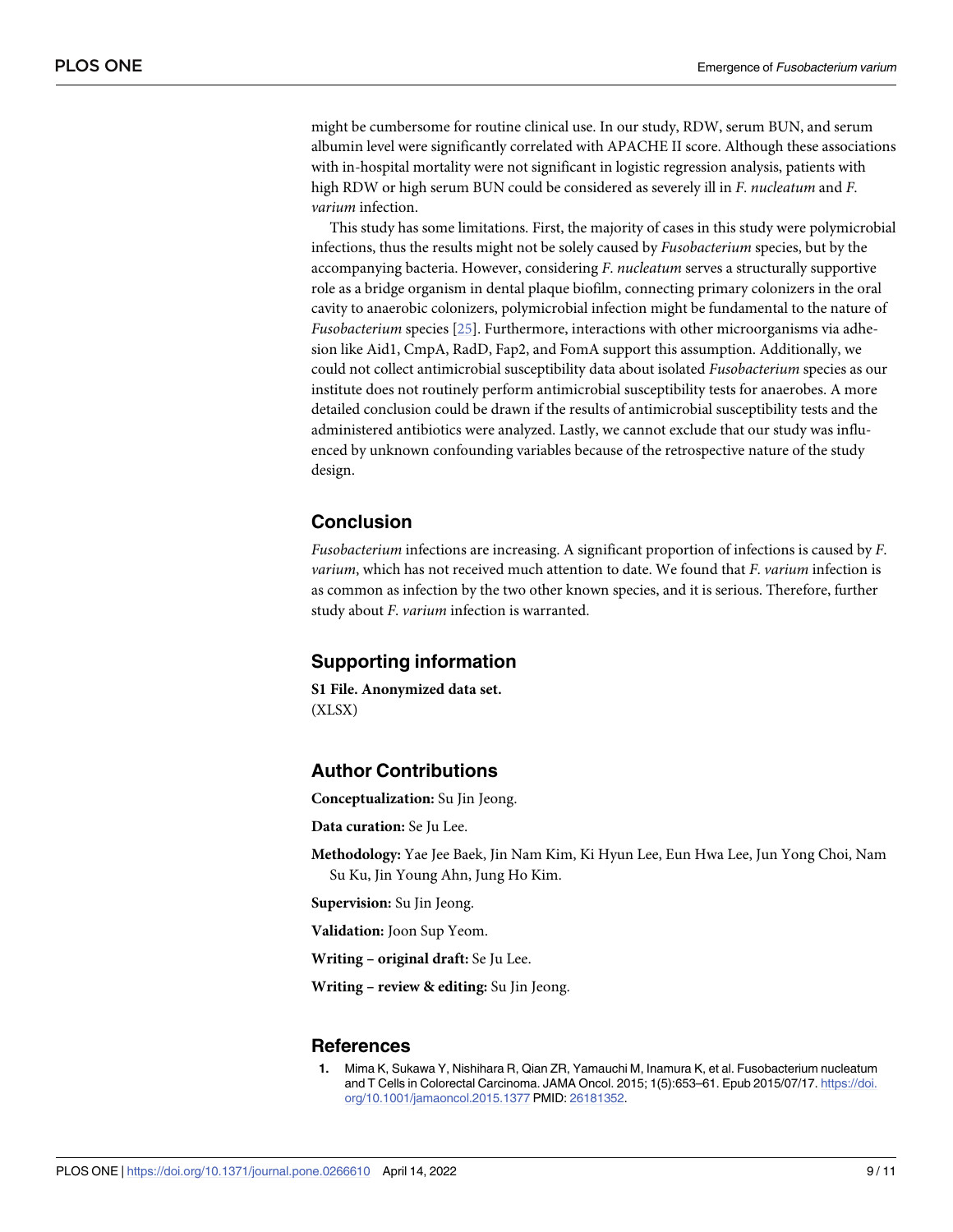- <span id="page-9-0"></span>**[2](#page-0-0).** Nosho K, Sukawa Y, Adachi Y, Ito M, Mitsuhashi K, Kurihara H, et al. Association of Fusobacterium nucleatum with immunity and molecular alterations in colorectal cancer. World J Gastroenterol. 2016; 22(2):557–66. Epub 2016/01/27. <https://doi.org/10.3748/wjg.v22.i2.557> PMID: [26811607.](http://www.ncbi.nlm.nih.gov/pubmed/26811607)
- **[3](#page-0-0).** Han YW. Fusobacterium nucleatum: a commensal-turned pathogen. Curr Opin Microbiol. 2015; 23:141–7. Epub 2015/01/13. <https://doi.org/10.1016/j.mib.2014.11.013> PMID: [25576662](http://www.ncbi.nlm.nih.gov/pubmed/25576662).
- **[4](#page-0-0).** Ohkusa T, Yoshida T, Sato N, Watanabe S, Tajiri H, Okayasu I. Commensal bacteria can enter colonic epithelial cells and induce proinflammatory cytokine secretion: a possible pathogenic mechanism of ulcerative colitis. J Med Microbiol. 2009; 58(Pt 5):535–45. Epub 2009/04/17. [https://doi.org/10.1099/](https://doi.org/10.1099/jmm.0.005801-0) [jmm.0.005801-0](https://doi.org/10.1099/jmm.0.005801-0) PMID: [19369513.](http://www.ncbi.nlm.nih.gov/pubmed/19369513)
- **[5](#page-0-0).** Ohkusa T, Kato K, Terao S, Chiba T, Mabe K, Murakami K, et al. Newly developed antibiotic combination therapy for ulcerative colitis: a double-blind placebo-controlled multicenter trial. Am J Gastroenterol. 2010; 105(8):1820–9. Epub 2010/03/11. <https://doi.org/10.1038/ajg.2010.84> PMID: [20216533](http://www.ncbi.nlm.nih.gov/pubmed/20216533).
- **[6](#page-1-0).** Lee WS, Jean SS, Chen FL, Hsieh SM, Hsueh PR. Lemierre's syndrome: A forgotten and re-emerging infection. J Microbiol Immunol Infect. 2020; 53(4):513–7. Epub 2020/04/19. [https://doi.org/10.1016/j.](https://doi.org/10.1016/j.jmii.2020.03.027) [jmii.2020.03.027](https://doi.org/10.1016/j.jmii.2020.03.027) PMID: [32303484](http://www.ncbi.nlm.nih.gov/pubmed/32303484).
- **[7](#page-1-0).** Pett E, Saeed K, Dryden M. Fusobacterium species infections: clinical spectrum and outcomes at a district general hospital. Infection. 2014; 42(2):363–70. Epub 2013/12/12. [https://doi.org/10.1007/s15010-](https://doi.org/10.1007/s15010-013-0564-2) [013-0564-2](https://doi.org/10.1007/s15010-013-0564-2) PMID: [24326987](http://www.ncbi.nlm.nih.gov/pubmed/24326987).
- **[8](#page-1-0).** Lassmann B, Gustafson DR, Wood CM, Rosenblatt JE. Reemergence of anaerobic bacteremia. Clin Infect Dis. 2007; 44(7):895–900. Epub 2007/03/08. <https://doi.org/10.1086/512197> PMID: [17342637.](http://www.ncbi.nlm.nih.gov/pubmed/17342637)
- **[9](#page-1-0).** Denes E, Barraud O. Fusobacterium nucleatum infections: clinical spectrum and bacteriological features of 78 cases. Infection. 2016; 44(4):475–81. Epub 2016/01/20. [https://doi.org/10.1007/s15010-](https://doi.org/10.1007/s15010-015-0871-x) [015-0871-x](https://doi.org/10.1007/s15010-015-0871-x) PMID: [26783023.](http://www.ncbi.nlm.nih.gov/pubmed/26783023)
- **[10](#page-1-0).** Nygren D, Holm K. Invasive infections with Fusobacterium necrophorum including Lemierre's syndrome: an 8-year Swedish nationwide retrospective study. Clin Microbiol Infect. 2020; 26(8):1089.e7–. e12. Epub 2019/12/18. <https://doi.org/10.1016/j.cmi.2019.12.002> PMID: [31843654.](http://www.ncbi.nlm.nih.gov/pubmed/31843654)
- **[11](#page-1-0).** Huggan PJ, Murdoch DR. Fusobacterial infections: clinical spectrum and incidence of invasive disease. J Infect. 2008; 57(4):283–9. Epub 2008/09/23. <https://doi.org/10.1016/j.jinf.2008.07.016> PMID: [18805588](http://www.ncbi.nlm.nih.gov/pubmed/18805588).
- **[12](#page-2-0).** Afra K, Laupland K, Leal J, Lloyd T, Gregson D. Incidence, risk factors, and outcomes of Fusobacterium species bacteremia. BMC Infect Dis. 2013; 13:264. Epub 2013/06/06. [https://doi.org/10.1186/1471-](https://doi.org/10.1186/1471-2334-13-264) [2334-13-264](https://doi.org/10.1186/1471-2334-13-264) PMID: [23734900](http://www.ncbi.nlm.nih.gov/pubmed/23734900).
- **[13](#page-1-0).** Yusuf E, Halewyck S, Wybo I, Piérard D, Gordts F. Fusobacterium necrophorum and other Fusobacterium spp. isolated from head and neck infections: A 10-year epidemiology study in an academic hospital. Anaerobe. 2015; 34:120–4. Epub 2015/05/20. <https://doi.org/10.1016/j.anaerobe.2015.05.006> PMID: [25988544](http://www.ncbi.nlm.nih.gov/pubmed/25988544).
- **[14](#page-1-0).** Summanen P BE, Citron DM, Strong CA, Wexler HM F S. Wadsworth anaerobic bacteriology manual. 5th ed. Belmont, CA: Star Publishing Co; 1993.
- **[15](#page-1-0).** Charlson ME, Pompei P, Ales KL, MacKenzie CR. A new method of classifying prognostic comorbidity in longitudinal studies: development and validation. J Chronic Dis. 1987; 40(5):373–83. Epub 1987/01/ 01. [https://doi.org/10.1016/0021-9681\(87\)90171-8](https://doi.org/10.1016/0021-9681%2887%2990171-8) PMID: [3558716.](http://www.ncbi.nlm.nih.gov/pubmed/3558716)
- **[16](#page-2-0).** Kidney Disease: Improving Global Outcomes (KDIGO) Acute Kidney Injury Workgroup KDIGO clinical practice guideline for acute kidney injury. Kidney Int Suppl. 2012;(2):1–138.
- **[17](#page-5-0).** K R, Biswas R, Bhat P, Sistla S, Kumari S, Kate V. Rare isolation of Fusobacterium varium from a case of Fournier's gangrene. Anaerobe. 2019; 57:82–5. Epub 2019/04/06. [https://doi.org/10.1016/j.](https://doi.org/10.1016/j.anaerobe.2019.03.020) [anaerobe.2019.03.020](https://doi.org/10.1016/j.anaerobe.2019.03.020) PMID: [30951829.](http://www.ncbi.nlm.nih.gov/pubmed/30951829)
- **18.** Legaria MC, Lumelsky G, Rodriguez V, Rosetti S. Clindamycin-resistant Fusobacterium varium bacteremia and decubitus ulcer infection. J Clin Microbiol. 2005; 43(8):4293–5. Epub 2005/08/06. [https://doi.](https://doi.org/10.1128/JCM.43.8.4293-4295.2005) [org/10.1128/JCM.43.8.4293-4295.2005](https://doi.org/10.1128/JCM.43.8.4293-4295.2005) PMID: [16082005](http://www.ncbi.nlm.nih.gov/pubmed/16082005).
- **19.** Stransky O, Blum R, Brown W, Kruse D, Stone P. Bumble Foot: A Rare Presentation of a Fusobacterium varium Infection of the Heel Pad in a Healthy Female. J Foot Ankle Surg. 2016; 55(5):1087–90. Epub 2015/10/13. <https://doi.org/10.1053/j.jfas.2015.08.015> PMID: [26456575.](http://www.ncbi.nlm.nih.gov/pubmed/26456575)
- [20](#page-5-0). Bourgault AM, Lamothe F, Dolcé P, Saint-Jean L, Saint-Antoine P. Fusobacterium bacteremia: clinical experience with 40 cases. Clin Infect Dis. 1997; 25 Suppl 2:S181–3. Epub 1997/10/06. [https://doi.org/](https://doi.org/10.1086/516181) [10.1086/516181](https://doi.org/10.1086/516181) PMID: [9310671](http://www.ncbi.nlm.nih.gov/pubmed/9310671).
- **[21](#page-7-0).** Brook I. Antimicrobial treatment of anaerobic infections. Expert Opin Pharmacother. 2011; 12 (11):1691–707. Epub 20110421. <https://doi.org/10.1517/14656566.2011.576672> PMID: [21506900](http://www.ncbi.nlm.nih.gov/pubmed/21506900).
- **[22](#page-7-0).** Su CP, Huang PY, Yang CC, Lee MH. Fusobacterium bacteremia: clinical significance and outcomes. J Microbiol Immunol Infect. 2009; 42(4):336–42. Epub 2009/12/02. PMID: [19949758.](http://www.ncbi.nlm.nih.gov/pubmed/19949758)